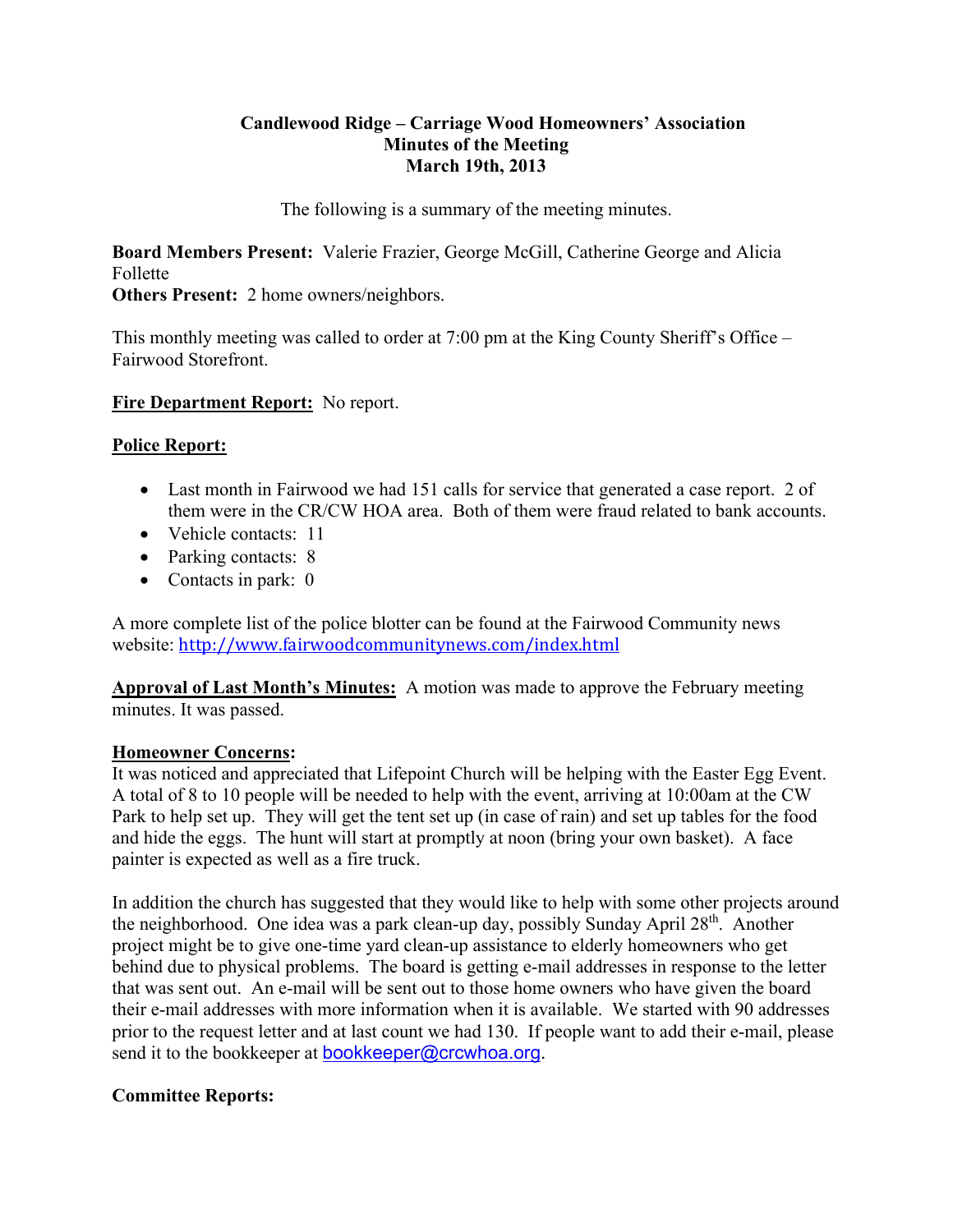# **Treasurer's Report:**

The budget was sent out to board members before the meeting but the treasurer was not at the meeting this month.

# **ACC Report:**

ACC requests slowed down with: 1 garage door replacement 1 paint 1 retaining wall

# **Common Areas Maintenance Report:**

- Reminder to all Homeowners It is our responsibility (not King County's) to keep the street drains clear. Please clear the debris and leaves from the drains by your house and at the ends of your street.
- We continue to have branches and trees fall onto the paths at CR Park. Please contact me at commonareas@crcwhoa.org or call 425-738-8611 #80 and leave a message if you notice any trees or branches at either park or any of the Common areas or entrances.
- Reminder all dogs must be on leash this is a King County Law as well as our policy in our HOA Parks.
- Received estimate from Canber for installing bark on all entrances and common areas this year. \$4051.50 total including tax.
- We had 3 signs and a garbage can, and a Mutt Mitt container spray painted in CR at the Park. I have removed them and will try to clean, but they will probably have to be replaced. They also hit a speed limit sign and a stop sign – Sam contacted K.C. Roads and they will replace those.
- King County Sheriff Patrols and requests will now be coordinated by the CAM Chair and monthly reports will be submitted before each monthly meeting. Please contact the Board with any areas of concern and we will do our best to accommodate. We have decreased the number of hours of patrol for the winter, so we will be able to increase in the spring and summer.
- Please keep a watch for suspicious Activity and call 911
	- **Reminder:** Our parks are private parks which exist for the use and enjoyment of HOA residents, their families and guests. They are not public parks. Our park usage rules apply to everyone. Following are some of the rules that have been established to maximize safety, and minimize liability and maintenance cost:

A. Park Hours: 9:00 am to dusk.

B. No Smoking, alcohol, drugs, loud music, golfing, motorized vehicles or **Fireworks**  are allowed.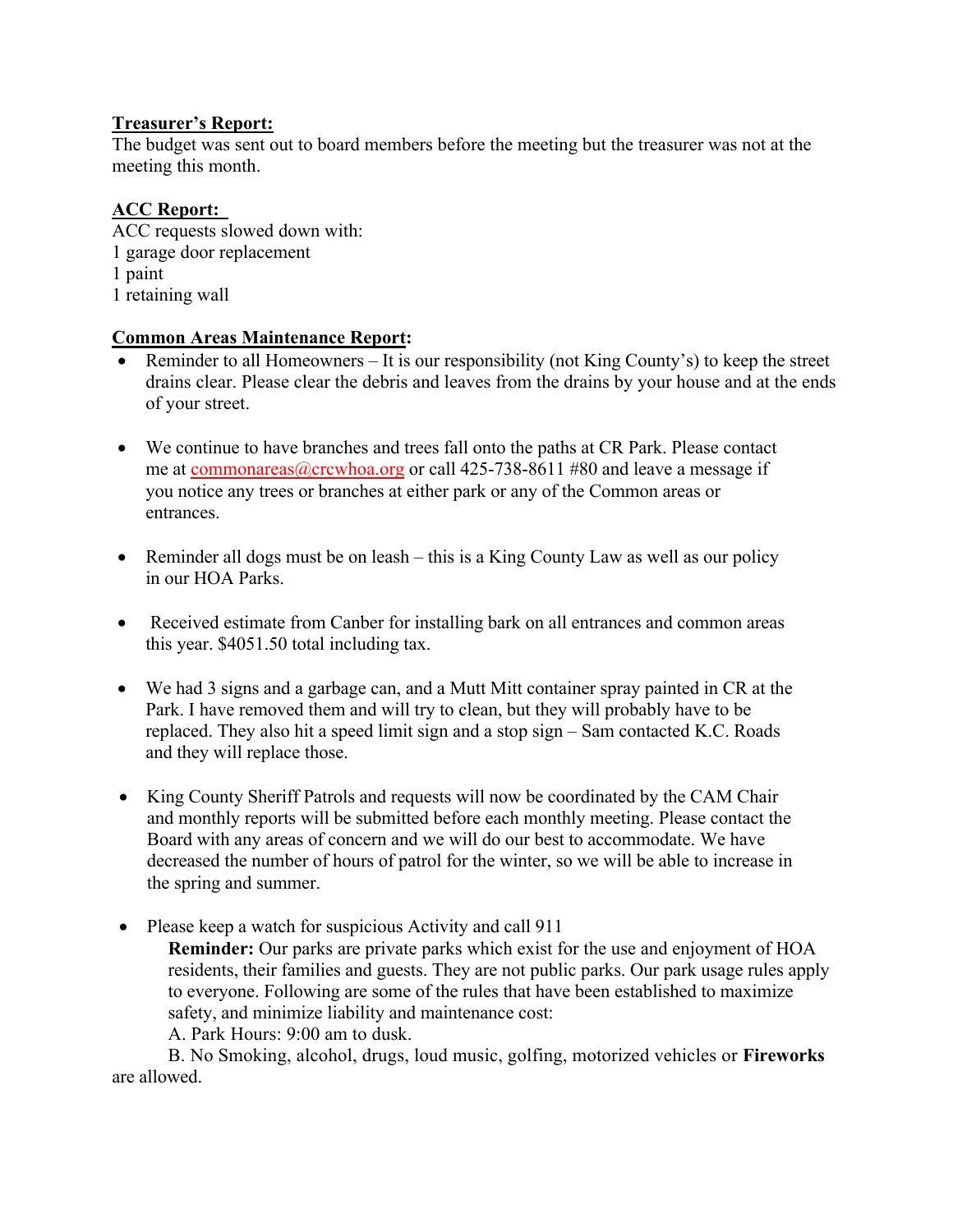C. Animals must be leashed and owners are responsible for cleaning up after their animals.

### **Complaints Negotiations Report:**

Reminder to all homeowners: All complaints must be signed and mailed in. They cannot be accepted via e-mail. If you get a letter, please contact the committee with your plans or issues. (For example, if you cannot do some work until an ACC form has been approved.) Alicia mentioned that she is having trouble getting into the Complaints e-mail box. She is working on the issue.

1 new complaint

2 closed complaints

### **Capital Improvement Committee:**

Please contact the board if you have any ideas for Capital Improvements.

#### **Legal and Insurance Report:**

No report

### **Nominating Committee**

John Utz is chair, Catherine George is a member. There is one open Board position. If you are interested in serving on the Board, please contact a Board member or attend a monthly meeting.

### **Cul de Sac Committee:**

We have mapped out and inspected all 18 of the planters in CR and have rated them from #1 (needing work now) to #5 ( in good shape) we have also marked what is in each as regard to Sewer vault, Mailbox stand, Basketball poles, water and or sewer caps or boxes. I asked CRW&S to inspect 3 and they reported back to me. One planter has a large tree causing the sewer vault to partially raise – they think if we cut that down (Our responsibility) that the roots will probably stop growing and will not cause further damage. If the trunk and roots need to be removed they will pay for it however they will not be responsible for any damage to curbing or pavement. I am going to get a quote from Canber to do that. In one planter there is a cap that is raised quite a bit from a tree root – it turns out that this is a King County Monument and not a sewer or water pipe.

Our first planter/island that needs the most work is at SE 178<sup>th</sup> St. this is the very smallest of all the planters and the curbing in the back half is all broken up from the garbage and other trucks hitting the curbs as they try to drive around. We have quotes for removing the entire planter and paving – this would be at least \$5035 tax included. There would also be the added cost of removing and relocating the Mailbox stand. We also have a quote for replacing the curbing the same as it is now - \$800 plus tax. The last quote I asked for was to cut back the island in the back part by about 3 feet and pave that area and to install a rolled curb similar to what we have at the sidewalks now. This involves us having to also clean out all the weeds and dirt down about 5 inches for the paving. All total this would come to \$4120 tax included. This is what the committee is recommending. This also includes Canber cleaning the entire planter of weeds and bushes and putting down 2 inches of bark. This will give us some idea of what we can do in the other planters.